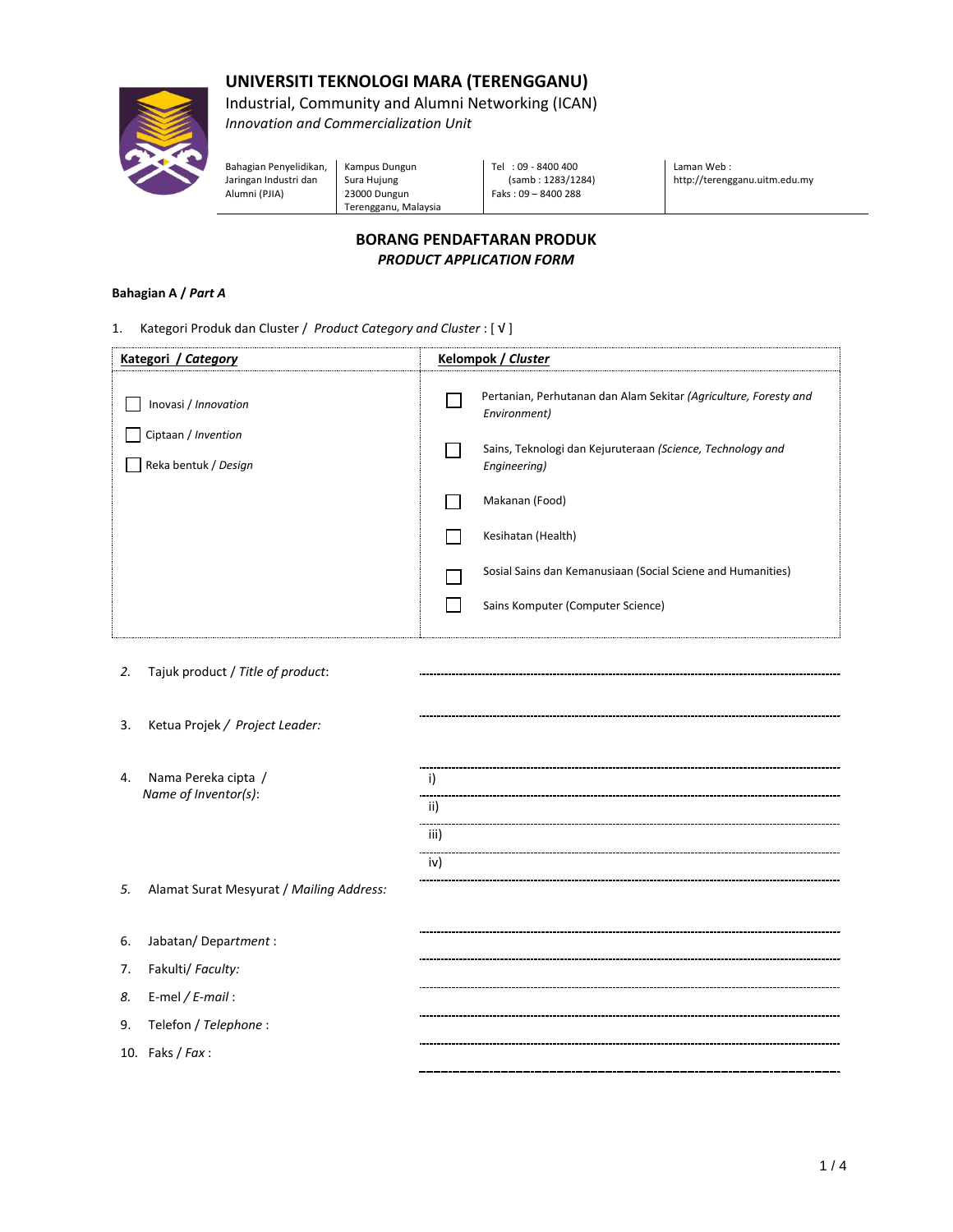| 11. Adakah produk ini pernah menyertai mana - |  |
|-----------------------------------------------|--|
| mana pertandingan? / Does it ever             |  |
| participated in any IID Competition?          |  |

Tempat / Venue :

Penganjur / Organizer :

Tarikh / Date:

#### **Bahagian B /** *Part B*:

- **Arahan** Sila hantar borang ini bersama dengan Spesifikasi Produk seperti format di bawah. Setiap seksyen perlu disertakan. Sila lihat Lampiran 1(a) untuk rujukan.
- *Instruction: Please submit this form together with the patent specification as per the format given below. Each section need to be submitted or else the application will be considered as incomplete. Please refer to Lampiran 1(a).*

| <b>Format Spesifikasi Produk / Format of Product Specification</b> |                                                   |  |
|--------------------------------------------------------------------|---------------------------------------------------|--|
| 1.                                                                 | Field of Invention                                |  |
| 2.                                                                 | Background                                        |  |
| 3.                                                                 | Summary                                           |  |
| 4.                                                                 | Description                                       |  |
| 5.                                                                 | Claims                                            |  |
| 6.                                                                 | Abstract                                          |  |
| 7.                                                                 | Drawing (if any)                                  |  |
| 8.                                                                 | Brief description of drawing / picture of product |  |

Tandatangan / Signature

……………………………………………………. Tarikh / Date: …………………………….

*Untuk Kegunaan Pejabat / For Office Use Only***: Tarikh terima permohonan / Date application received:** **Nombor pendaftaran Produk / Product Registration No.:**

| <b>INN</b> |  |
|------------|--|
| <b>INV</b> |  |
| <b>DES</b> |  |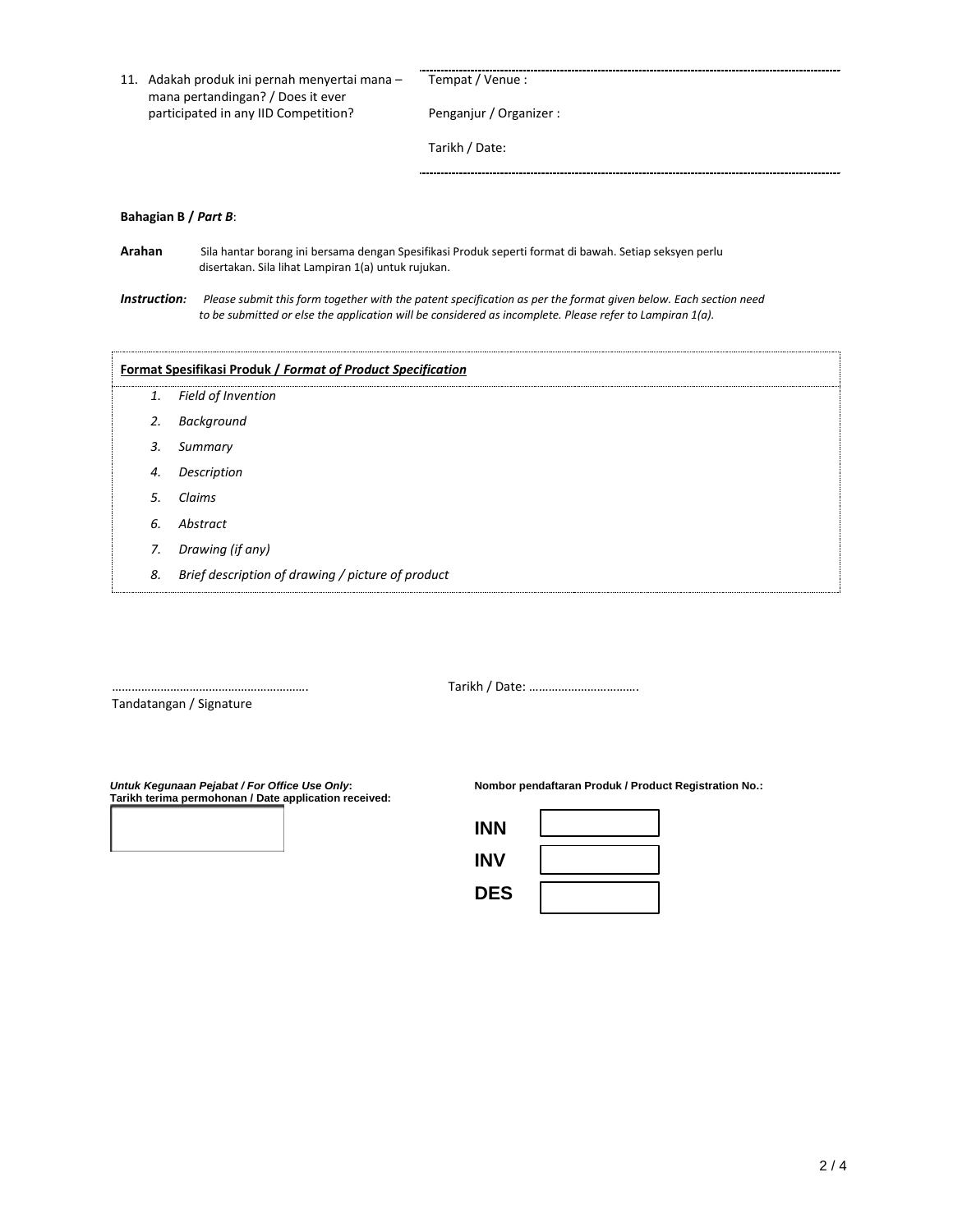# *WRITING PRODUCT SPECIFICATION*

#### **1.0 PURPOSE**

This guideline is to help researcher prepare the patent specification document in the future.

#### **2.0 GUIDELINE ON WRITING PRODUCT SPECIFICATION**

#### **2.1 Field of Invention**

The field of invention is a general broad statement describing the art or technology to which the invention relates.

#### **2.2 Background**

The background describes the known prior art, the disadvantages / needs that are being overcome / met by the disclosed invention.

The background frequently identifies prior patents, US and foreign. Key features of the invention compared with the prior art are described and explained.

#### **2.3 Summary**

This section should present the general idea of the claimed invention in summarized form. The summary may point out the advantages of the invention and how it solves previously existing problems, preferably those problems identified in the background of the invention.

#### **2.4 Description**

The description starts off with general background information and progresses to more detailed information about the invention (could be product or process and its parts).

The description must be written as complete and thorough as any new information to the patent application cannot be added once it is [filed.](http://inventors.about.com/library/weekly/aapatentdescriptionsa.htm#file#file) Changes can only be made to the [subject matter](http://inventors.about.com/library/weekly/aapatentdescriptionsa.htm#Subject matter#Subject matter) that could be reasonably inferred from the original drawings or description.

#### **2.5 Claims**

Each claim should be a single sentence, and where a claim sets forth a number of elements or steps, each element or step of the claims should be separated by a line indentation.

The claims must particularly point out and distinctly claims the subject matter which is regarded as the invention. The claims define the scope of the protection of the patent and it is the main highlight of the patent specification.